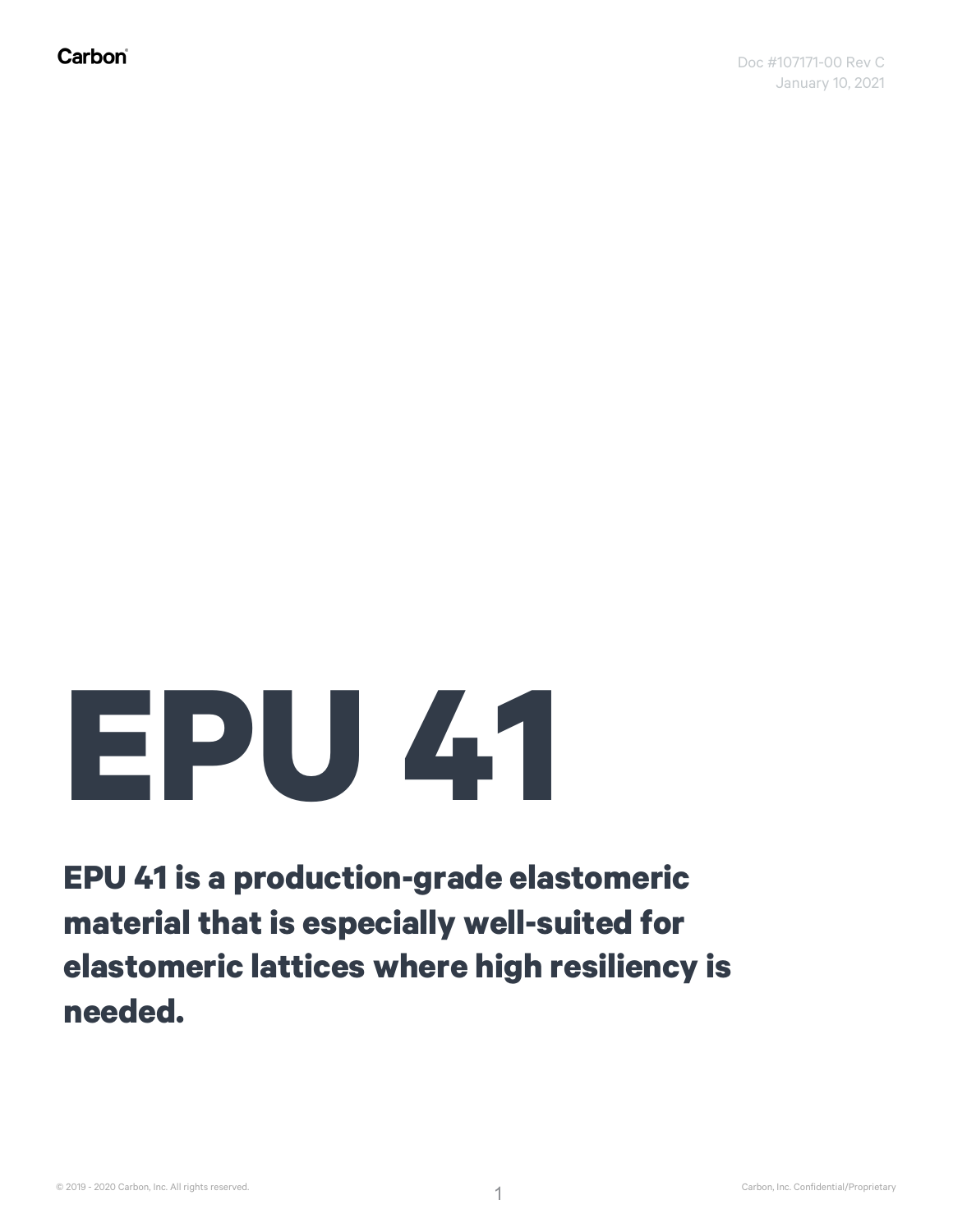#### **EPU 41 Green**

| <b>Tensile Properties</b><br>ASTM D412, Die C, 500 mm/min                           | <b>Metric</b>                          | <b>US</b>  |
|-------------------------------------------------------------------------------------|----------------------------------------|------------|
| Tensile Modulus                                                                     | 6 MPa                                  | 870 psi    |
| Elongation at Break                                                                 | 250%                                   | 250%       |
| Stress at 50% Elongation                                                            | 3 MPa                                  | 440 psi    |
| Stress at 100% Elongation                                                           | 5 MPa                                  | 730 psi    |
| Stress at 200% Elongation                                                           | 9 MPa                                  | 1300 psi   |
| Ultimate Tensile Strength                                                           | 15 MPa                                 | 2200 psi   |
| <b>Other Mechanical Properties</b>                                                  | <b>Metric</b>                          | <b>US</b>  |
|                                                                                     |                                        |            |
| Tear Strength, Die C (die cut), ASTM D624                                           | 20 kN/m                                | 110 lbf/in |
| Compression Set, 23 °C, 72 h, ASTM D395-B                                           | 30%                                    |            |
| Bayshore Rebound Resilience, ASTM D2632                                             | 30%                                    |            |
| Ross Flexing Fatigue (Notched), ASTM D1052<br>23 °C, 60° bending, 100 cycles/minute | > 50,000 cycles (no crack propagation) |            |

| <b>Thermal Properties</b>                | <b>Metric</b>                     | <b>US</b> |
|------------------------------------------|-----------------------------------|-----------|
| $T_g$ (DMA, tan(d)), ASTM D4065          | $-10 °C$                          | 14 °F     |
| <b>Dielectric/Electric Properties</b>    |                                   |           |
| Dielectric Constant, ASTM D150           | 5                                 |           |
| Dissipation Factor, ASTM D150            | 0.03                              |           |
| <b>General Properties</b>                |                                   |           |
| Hardness, ASTM D2240                     | 72 (Instant), 71 (5 sec), Shore A |           |
| Density, ASTM D792                       | $1.03$ g/cm <sup>3</sup>          |           |
| Density (liquid resin)                   | $1.01$ g/cm <sup>3</sup>          |           |
| Relative Abrasion Volume Loss ISO-4649 A | $70 \text{ mm}^3$                 |           |

The information in this document includes values derived from printing various parts, reflects an approximation of the mean value of a range of values, and is intended for reference and comparison purposes only. This information should not be used for testing, design specification or quality control purposes. End-use material performance can be impacted by, but not limited to, design, processing, color treatment, operating and end-use conditions, test conditions, etc. Actual values will vary with build conditions. In addition, product specifications are subject to change without notice.

This information and Carbon's technical advice are given to you in good faith but without warranty. The application, use and processing of these and other Carbon products by you are beyond Carbon's control and, therefore, entirely your own responsibility. Carbon products are only to be used by you, subject to the terms of the written agreement by and between you and Carbon.

You are responsible for determining that the Carbon material is safe, lawful, and technically suitable for the intended application, as well as for identifying the proper disposal (or recycling) method consistent with applicable environmental laws and regulations. CARBON MAKES NO WARRANTIES OF ANY KIND, EXPRESSED OR IMPLIED, INCLUDING, BUT NOT LIMITED TO,<br>THE WARRANTIES OF THE WARRANTIES MERCHANTABILITY, FITNESS FOR A PARTICULAR USE, OR NON-INFRINGEMENT. Further, it is expressly understood and agreed that you assume and hereby expressly release Carbon from all liability, in tort, contract or otherwise, incurred in connection with the use of Carbon products, technical assistance and information. No license with respect to any intellectual property is implied.

Parts were processed using an M series printer and a Smart Part Washer with VF 1 as the solvent.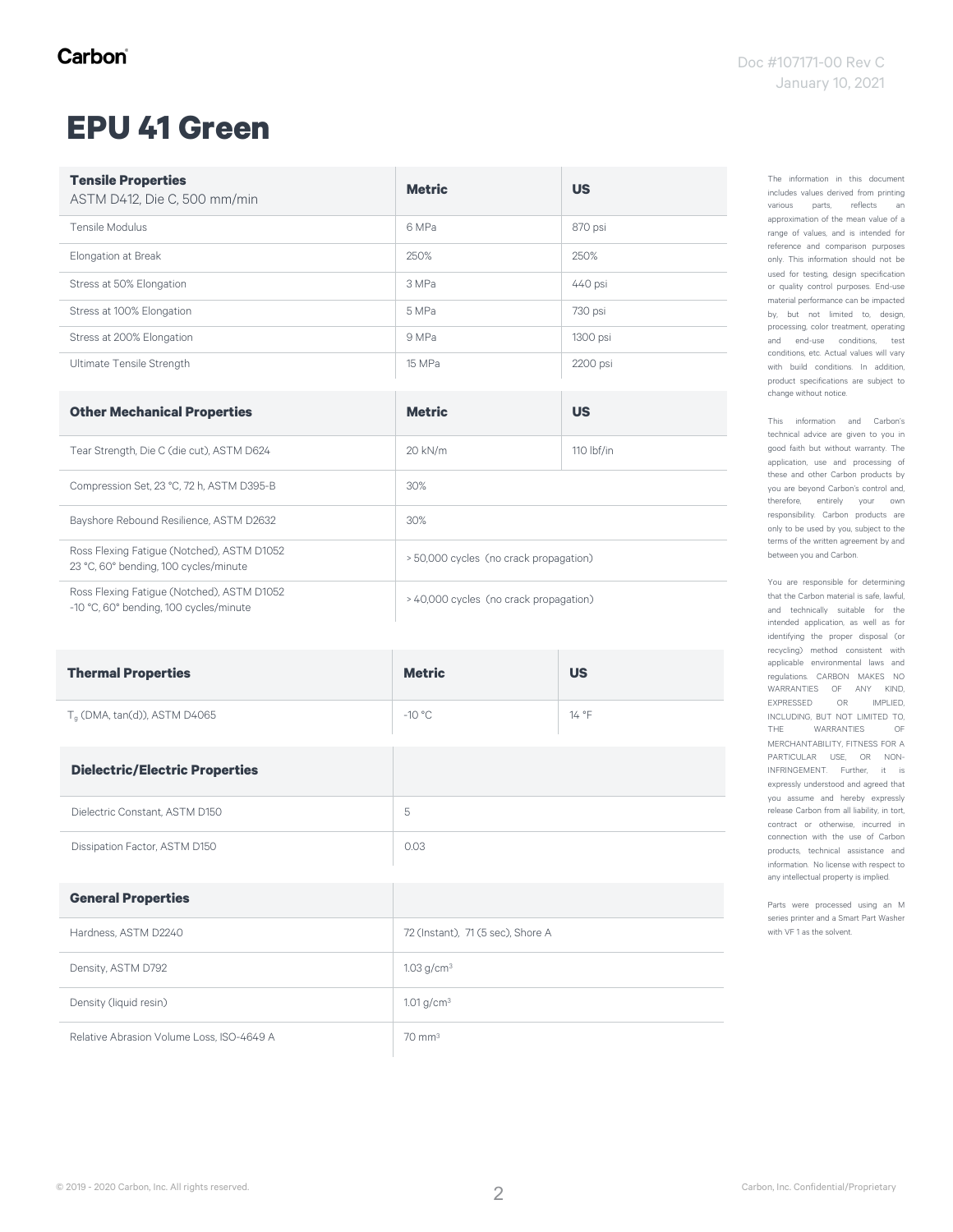Carbon®

# **EPU 41**

#### **Extended TDS**

© 2019 - 2020 Carbon, Inc. All rights reserved. Carbon Carbon Carbon, Inc. Confidential/Proprietary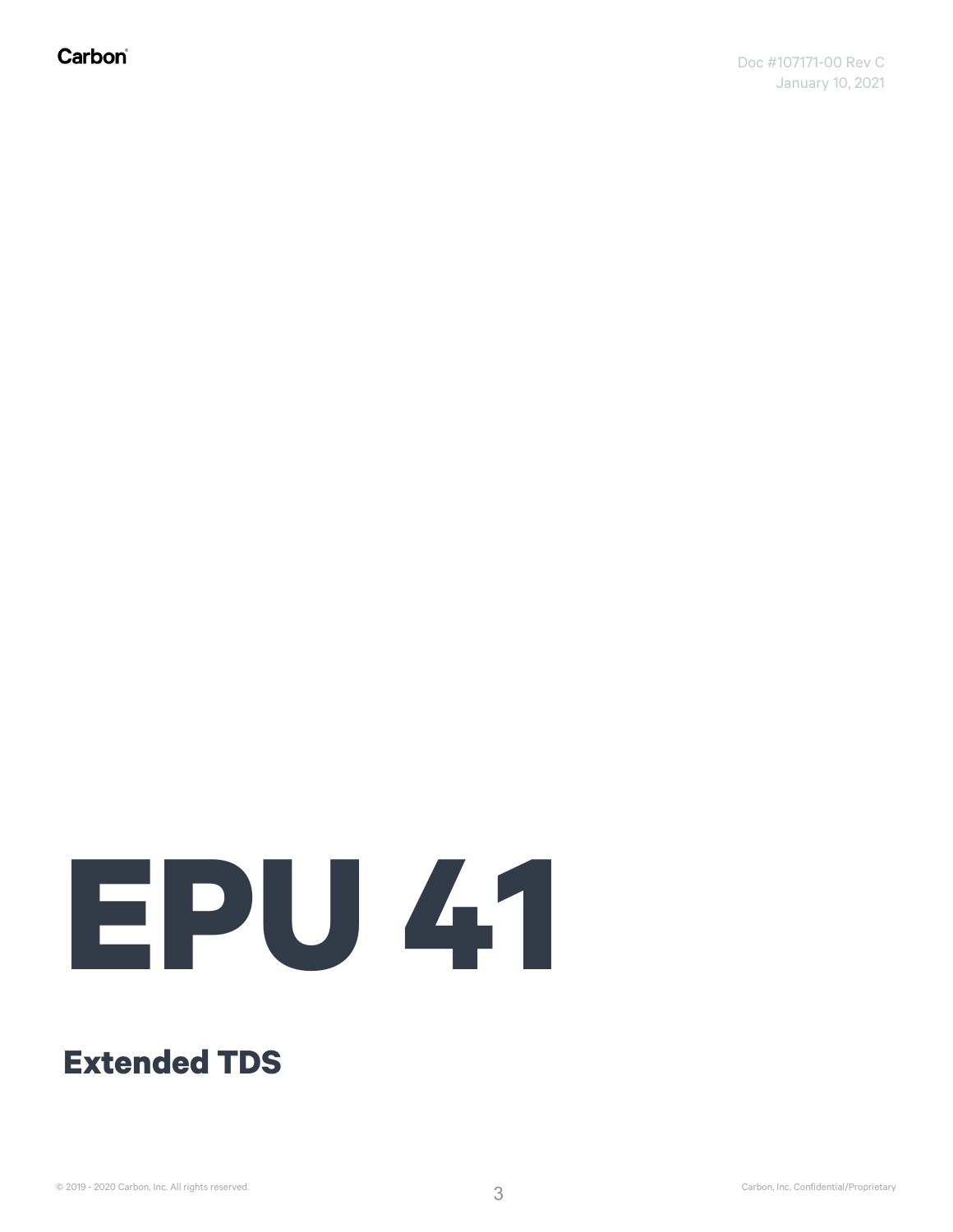## **EPU 41 Green Mechanical Properties**

#### **Representative Tensile Curve**

ASTM D412, Die C, 500 mm/min

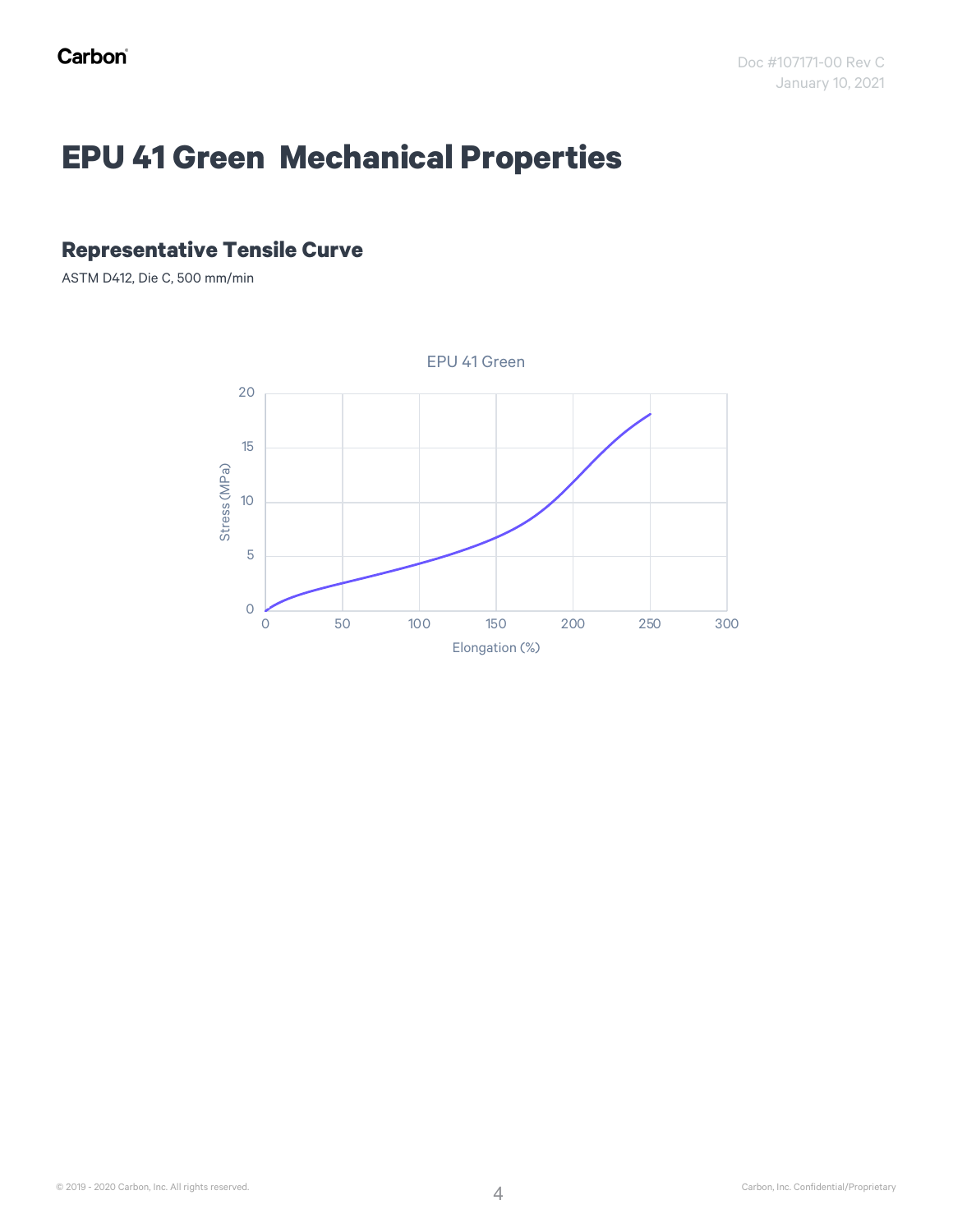#### **EPU 41 Green Chemical Compatibility**

|                                                          | <b>Mass Gain*</b><br>$(\%)$ |
|----------------------------------------------------------|-----------------------------|
| <b>Household Chemicals</b>                               |                             |
| <b>Bleach (NaClO, 5%)</b>                                | < 5%                        |
| Sanitizer (NH <sub>4</sub> Cl, 10%)                      | < 5%                        |
| <b>Distilled Water</b>                                   | < 5%                        |
| <b>Sunscreen (Banana Boat, SPF 50)</b>                   | >30%                        |
| <b>Detergent (Tide, Original)</b>                        | $5 - 15%$                   |
| <b>Windex Powerized Formula</b>                          | $5 - 15%$                   |
| <b>Hydrogen Peroxide (30%)</b>                           | $15 - 30%$                  |
| Ethanol (95%)                                            | > 30%                       |
| <b>Industrial Fluids</b>                                 |                             |
| <b>Engine Oil (Havoline SAE 5W-30)</b>                   | < 5%                        |
| <b>Brake Fluid (Castrol DOT-4)</b>                       | $15 - 30%$                  |
| <b>Airplane Deicing Fluid (Type I Ethylene Glycol)</b>   |                             |
| <b>Airplane Deicing Fluid (Type I Propylene Glycol)</b>  |                             |
| <b>Airplane Deicing Fluid (Type IV Ethylene Glycol)</b>  |                             |
| <b>Airplane Deicing Fluid (Type IV Propylene Glycol)</b> |                             |
| <b>Transmission Fluid (Havoline Synthetic ATF)</b>       | $5 - 15%$                   |
| <b>Engine Coolant (Havoline XLC, 50%/50% premixed)</b>   | < 5%                        |
| <b>Diesel (Chevron #2)</b>                               | >30%                        |
| <b>Gasoline (Chevron #91)</b>                            |                             |
| <b>Skydrol 500B-4</b>                                    | >30%                        |
| <b>Strong Acid/Base</b>                                  |                             |
| <b>Sulfuric Acid (30%)</b>                               | $15 - 30%$                  |
| <b>Sodium Hydroxide (10%)</b>                            | < 5%                        |

*\*Percent weight gained after one week submersion following ASTM D543. Values do not represent changes in dimension or mechanical properties.*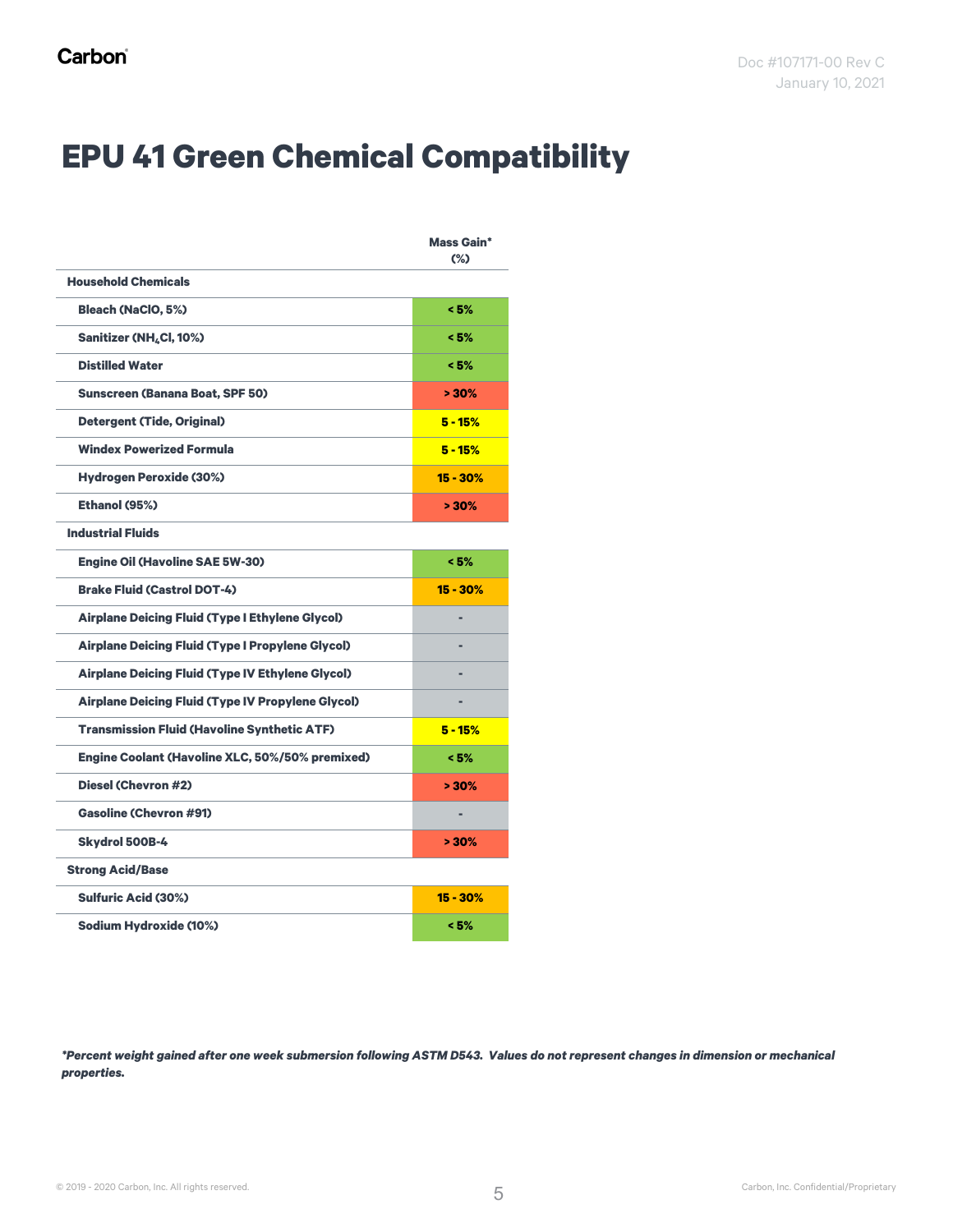## **EPU 41 Green UV Aging**

Natural polymer aging can occur in the presence of light, sun, and heat. Carbon evaluated the UV aging performance of EPU 41 using ASTM D4459, which is intended to simulate indoor exposure of solar radiation through glass.



#### **EPU 41 Green UV Aging**

ASTM D4459: Q-Sun XE-1, 0.8 W/m<sup>2</sup> /nm at 420 nm, 55 °C ASTM D412: Die C, 500 mm/min, average values represented

## **Color Fastness**

#### **After UV Aging**

EPU 41 Green has excellent color fastness after UV aging. Color change is calculated from L\*a\*b\* values measured by colorimeter.

Color change after UV aging, dE = 0.7

ISO 4892-1/4892-2: Xenon-arc lamp, UV-Quartz filter, 1.2 W/m<sup>2</sup> /nm, at 420 nm, 70 °C, 6 hours

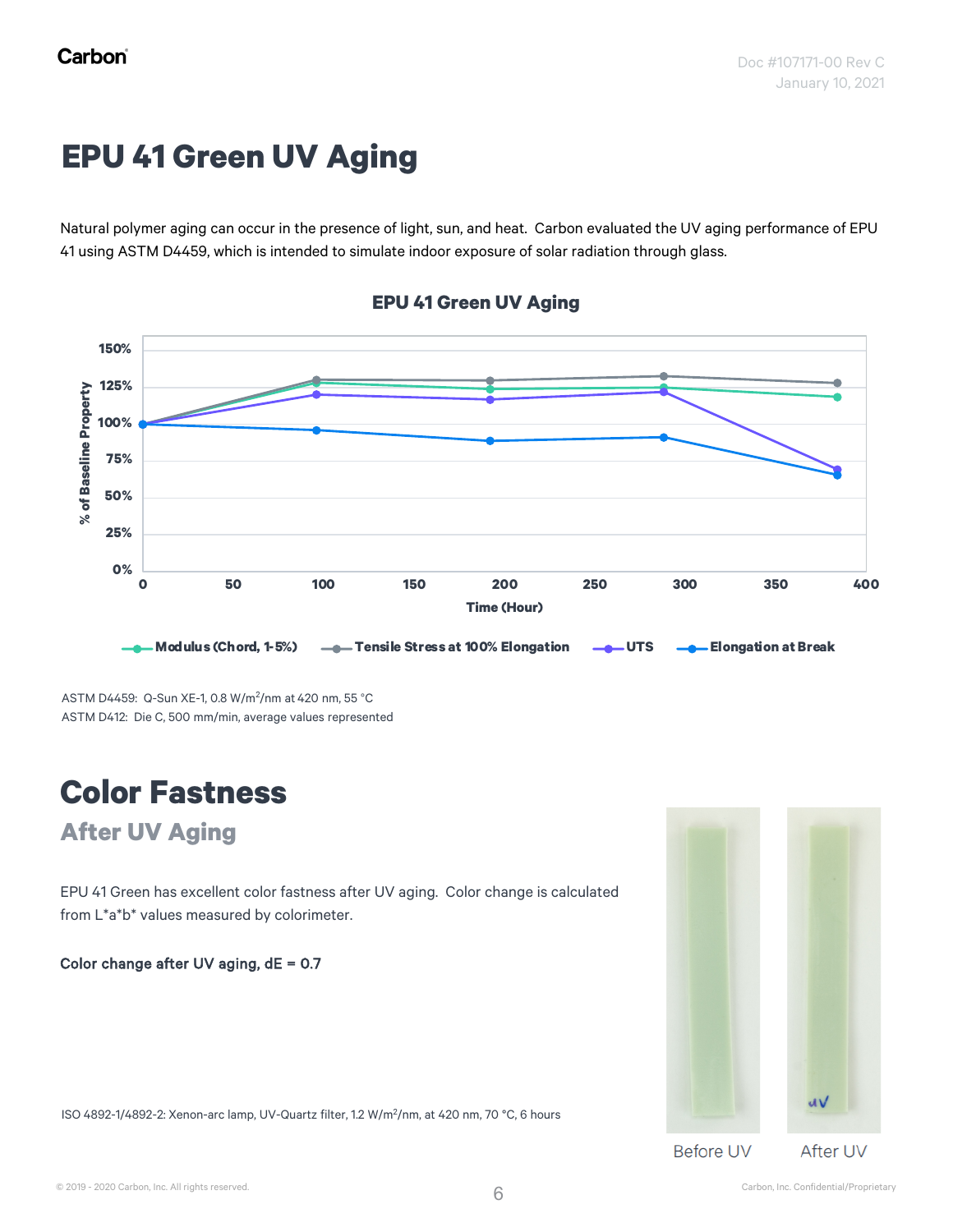## **Dynamic Mechanical Analysis (DMA)**

**EPU 41 Green versus EPU 40**

EPU 41 Green has improved cold temperature performance compared to EPU 40. EPU 41 Green has lower T<sub>g</sub> (tanD peak), indicating retention of elastomeric properties down to colder temperatures.

EPU 41 Green  $T_g$ (tanD) = -10 °C EPU 40  $T_q$ (tanD) = 10 °C

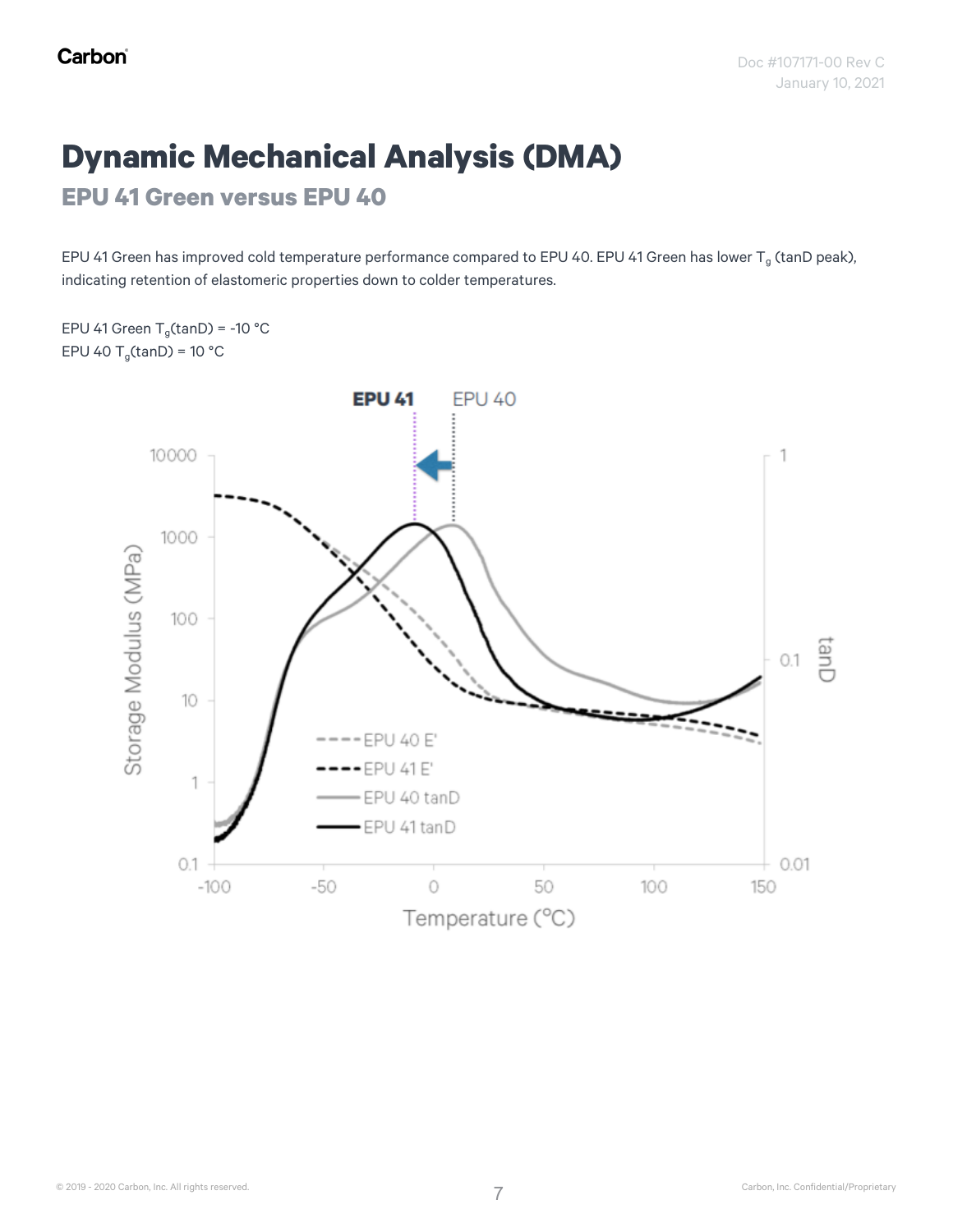#### **EPU 41 Black**

| <b>Tensile Properties</b><br>ASTM D412, Die C, 500 mm/min | <b>Metric</b> | <b>US</b> |
|-----------------------------------------------------------|---------------|-----------|
| Tensile Modulus                                           | 8 MPa         | 1160 psi  |
| Elongation at Break                                       | 250%          | 250%      |
| Stress at 50% Elongation                                  | 2 MPa         | 290 psi   |
| Stress at 100% Elongation                                 | 4 MPa         | 580 psi   |
| Stress at 200% Elongation                                 | 9 MPa         | 1300 psi  |
| Ultimate Tensile Strength                                 | 15 MPa        | 2200 psi  |

| <b>Other Mechanical Properties</b>        | <b>Metric</b> | <b>US</b>    |
|-------------------------------------------|---------------|--------------|
| Tear Strength, Die C (die cut), ASTM D624 | 20 kN/m       | 110 $lbf/in$ |
| Compression Set, 23 °C, 72 h, ASTM D395-B | 30%           |              |

| <b>Thermal Properties</b>                | <b>Metric</b> | <b>US</b> |
|------------------------------------------|---------------|-----------|
| T <sub>a</sub> (DMA, tan(d)), ASTM D4065 | $-10 °C$      | 14 °F     |

| <b>General Properties</b> |                                  |
|---------------------------|----------------------------------|
| Hardness, ASTM D2240      | 71 (Instant), 70 (5 sec) Shore A |
| Density, ASTM D792        | $1.03$ g/cm <sup>3</sup>         |
| Density (liquid resin)    | $1.01$ g/cm <sup>3</sup>         |

The information in this document includes values derived from printing various parts, reflects an approximation of the mean value of a range of values, and is intended for reference and comparison purposes only. This information should not be used for testing, design specification or quality control purposes. End-use material performance can be impacted by, but not limited to, design, processing, color treatment, operating and end-use conditions, test conditions, etc. Actual values will vary with build conditions. In addition, product specifications are subject to change without notice.

This information and Carbon's technical advice are given to you in good faith but without warranty. The application, use and processing of these and other Carbon products by you are beyond Carbon's control and, therefore, entirely your own responsibility. Carbon products are only to be used by you, subject to the terms of the written agreement by and between you and Carbon.

You are responsible for determining that the Carbon material is safe, lawful, and technically suitable for the intended application, as well as for identifying the proper disposal (or recycling) method consistent with applicable environmental laws and regulations. CARBON MAKES NO WARRANTIES OF ANY KIND, EXPRESSED OR IMPLIED, INCLUDING, BUT NOT LIMITED TO, THE WARRANTIES OF MERCHANTABILITY, FITNESS FOR A PARTICULAR USE, OR NON-INFRINGEMENT. Further, it is expressly understood and agreed that you assume and hereby expressly release Carbon from all liability, in tort, contract or otherwise, incurred in connection with the use of Carbon products, technical assistance and information. No license with respect to any intellectual property is implied.

Parts were processed using an M series printer and a Smart Part Washer with VF 1 as the solvent.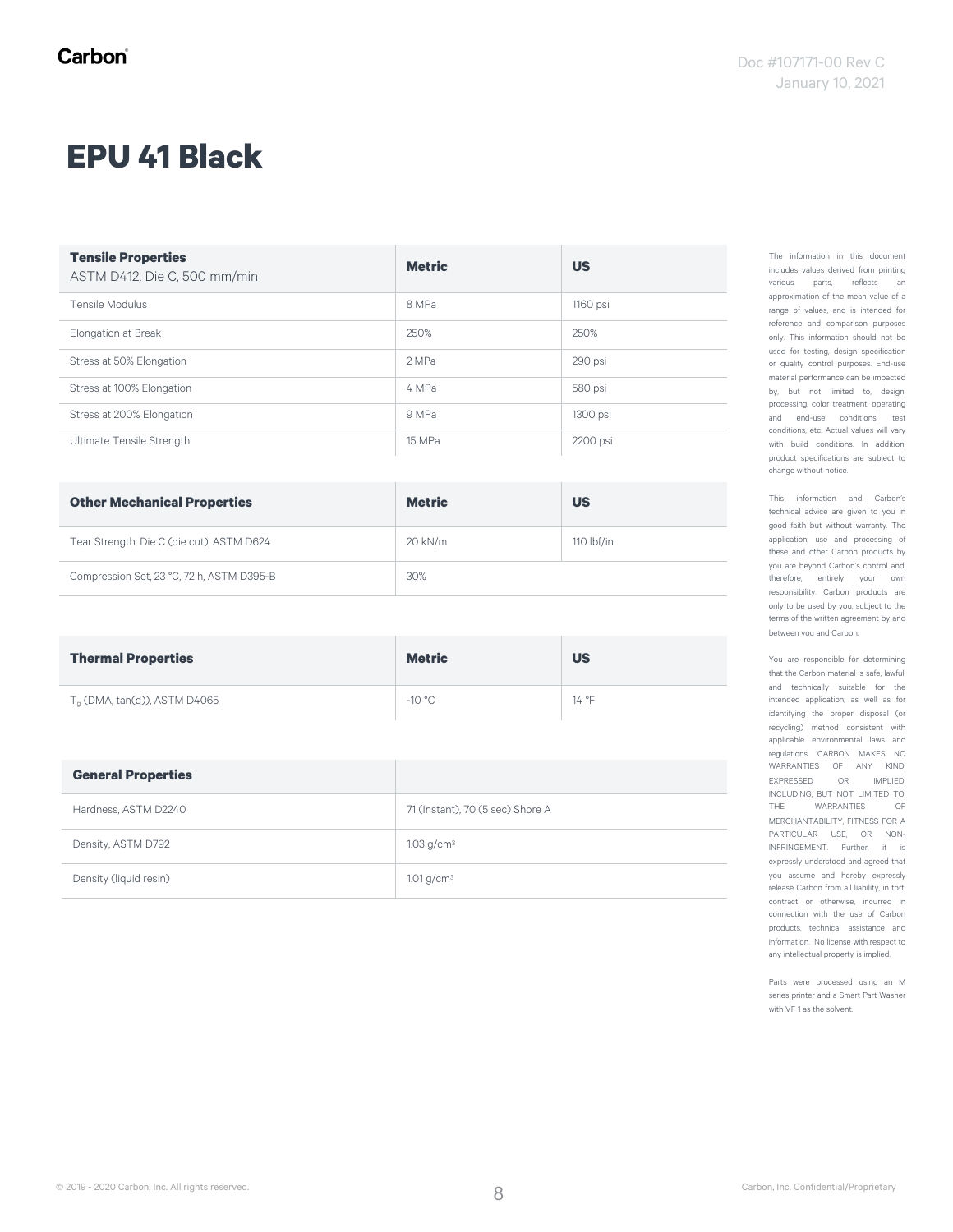## **Dynamic Mechanical Analysis (DMA)**

**EPU 41 Black**

EPU 41 Black has a similar dynamic mechanical response as EPU 41 Green. EPU 41 Black  $T_q$ (tanD) = -13 °C